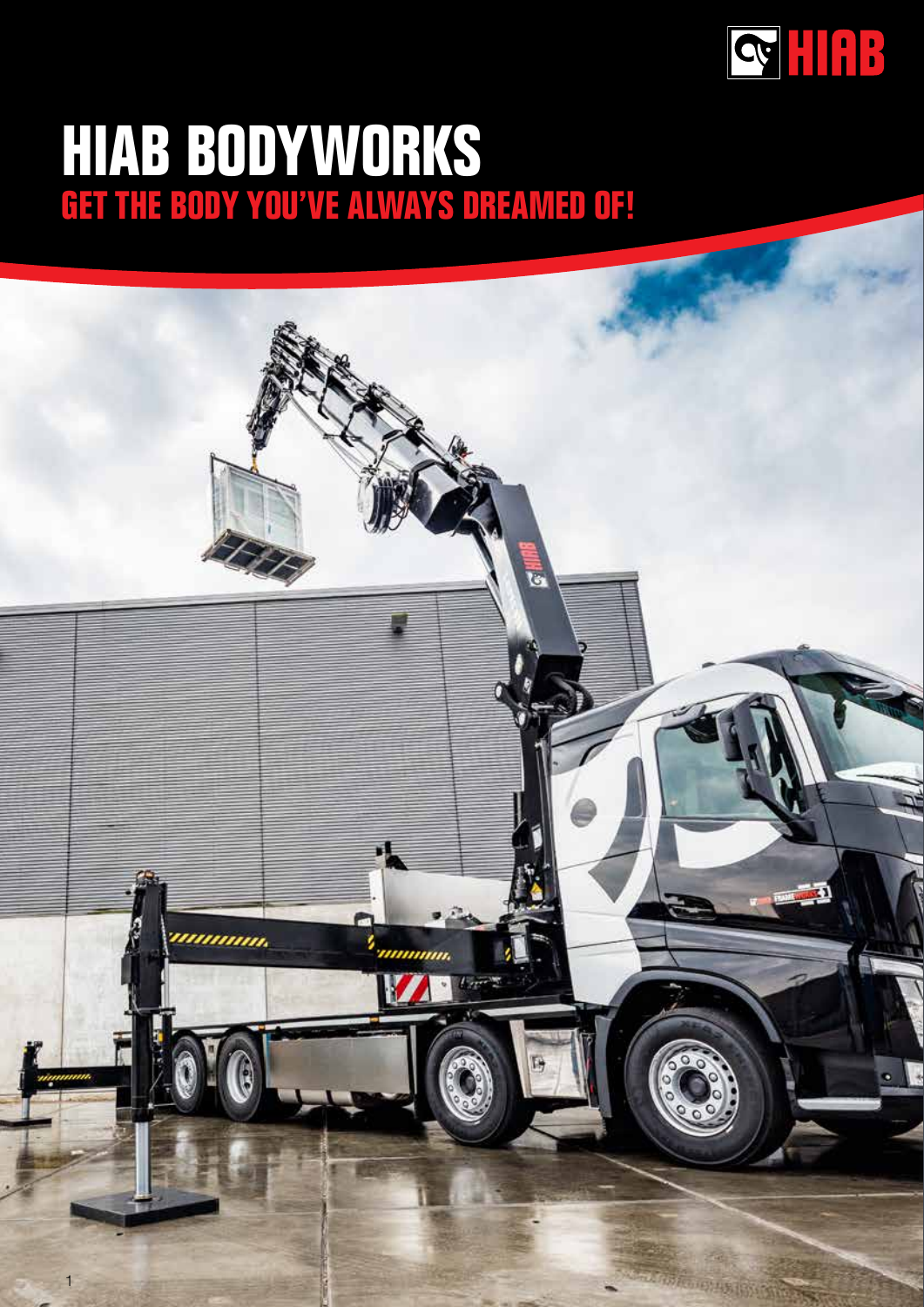# **HIAB BODYWORKS TAKE LOADER BODIES TO THE NEXT LEVEL**

Now, all body builders, installers and end customers can get the loader body they've always dreamed of. Our core concept is straightforward and modular. You take one of our three standard packages then simply select the options and accessories you need. It's the quickest and most costeffective way to get the solution that's right for your vehicles and applications.

Our pre-manufactured modules make installation a breeze – around two weeks compared with up to eight weeks for a traditional loader body. That 75% time saving means your vehicles are ready for use up to six weeks sooner.

The bolted modular construction is 100% weld-free, so parts are easy to remove and replace. That means big savings on labour and maintenance time. What's more, our combination of well thought-out standard configurations plus easily interchangeable modules, options and accessories gives you total flexibility. With Hiab BodyWorks, the precise customization you've always wanted is now an affordable reality.

## **SPEED, SIMPLICITY AND SAFETY**

Installation is carried out by specialists at our facility in Meppel, the Netherlands, by experts who know the product inside-out and can guarantee a finished assembly that performs as it should.

Since Hiab BodyWorks can be up to 20% lighter than any other loader body currently available, you can carry the same payload more economically. It's a win for your bottom line, and a win for the environment, too.

To ensure a long working life, Hiab BodyWorks are treated with our unique nDurance anti-corrosion coating – an advanced nanotechnology paint process that provides the industry's toughest protection in all weathers.

- Save 75% on installation time
- Easy maintenance and repairs
- **Customization options**
- **Professional installation**
- Up to 20% lighter lets you increase payloads
- Long service life

### **DESIGNED AND INSTALLED TO PERFORM**

# **HOW TO GET THAT PERFECT BODY**

Our BodyWorks concept is based on three key modules: headboard, wheel arch module and rear section – and we offer a range of options for each one.

## **2. WHEEL ARCH MODULE**

## **3. REAR SECTION**

The wheel arch module is needed in around 90% of cases, depending on the truck configuration. Options include stainless steel mudguards.

The mandatory rear section is where the light carrier and underrun bar are fitted. Options include additional working lights and toolboxes.

## **1. HEADBOARD**

The mandatory headboard protects the cabin and crane. You can choose from several heights as well as a host of optional fittings.